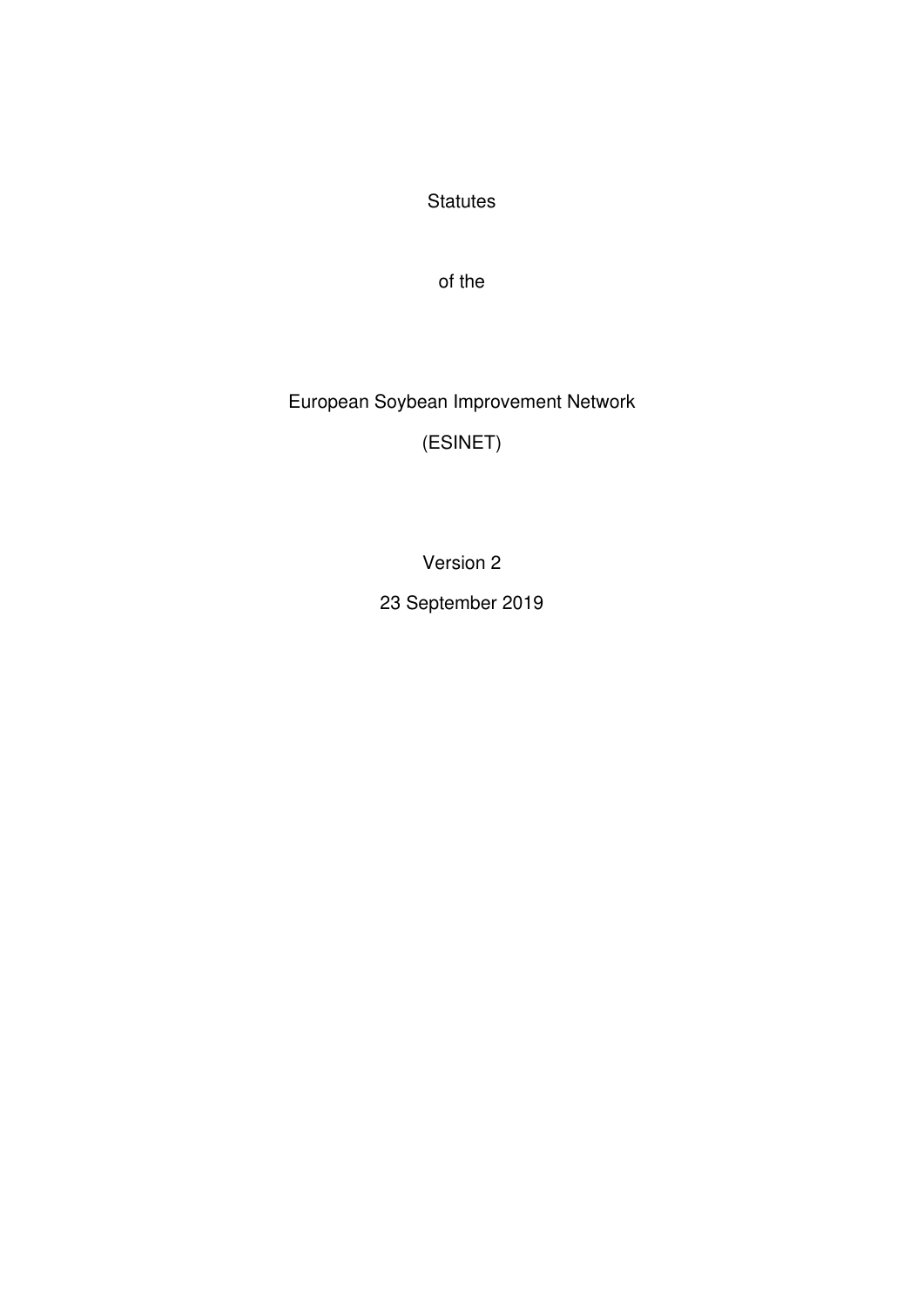# **Preamble**

Due to suitable climate and soils, European farmers are remarkably good at growing cereal crops. This supports high levels of production of carbohydrate-rich grains used mostly to feed livestock. This productive agricultural system depends on two major inputs into European Union farms: about 11 million tonnes of synthetic nitrogen fertiliser, and the high-protein meal from about 36 million tonnes of soybeans to provide protein supplement for feeding animals. Demand for plant protein has increased over the last 60 years in Europe due to the increased consumption and production of meat and dairy products. After China, the European Union is now the second largest importer of soy. This protein deficit is a fundamental challenge to the resilience, acceptance and performance of our agri-food systems. This is Europe's Protein Challenge.

Addressing this challenge and delivering a fundamental change in how protein is produced and consumed (The Protein Transition) requires a holistic approach that includes increased production of grain legumes in Europe, sustainable and responsible imports; improved use of existing and new protein resources, increased efficiency of protein use, and healthier and more sustainable diets.

Especially in Europe, grain legumes increase diversity in cropping and support pollinating insects. They don't need nitrogen fertiliser and they counter the build-up of disease, pests and weeds in cereal-based crop rotations because they are biologically different to cereals functioning as break-crops.

Soybean is sensitive to day length with shorter days needed for initiation of flowering. This sensitivity is genetically determined and so genetic adaptation to location (especially latitude) is very important for the improvement of the crop. However, the soybean is a self-pollinated in-bred crop species. This means that genetic progress made by individual breeders is freely available to others through crossing using the improved cultivars. It is difficult for breeders to obtain adequate returns from the seed market for their efforts. Consequently, pre-competitive cooperation between breeders and collaboration within the research community is essential if the cost of crop improvement is to be shared fairly, both between breeders and with wider society.

The European Soybean Improvement Network (ESIN) was established on 20 May 2019 at a meeting in at the Department of Genetics and Plant Breeding, Poznan University of Life Sciences in Poznan. This followed a workshop on 6 November 2018 with 32 participants hosted by the University of Natural Resources and Life Sciences in Vienna (BOKU) where it was agreed that a network would help support collaborative research, sharing of methods, germplasm exchange, and interaction with the policy community. The overall aim of the network confirmed in Poznan is to strengthen investment and cooperation in the improvement of soybean to increase the agronomic and environmental performance of soybean-supported cropping systems.

The founding members of the network have already a strong record in cooperation, particularly through participation in research activities facilitated or coordinated by Donau Soja. The ESIN formalises this existing collaboration and opens it out to all in Europe who are involved in the improvement of the soybean.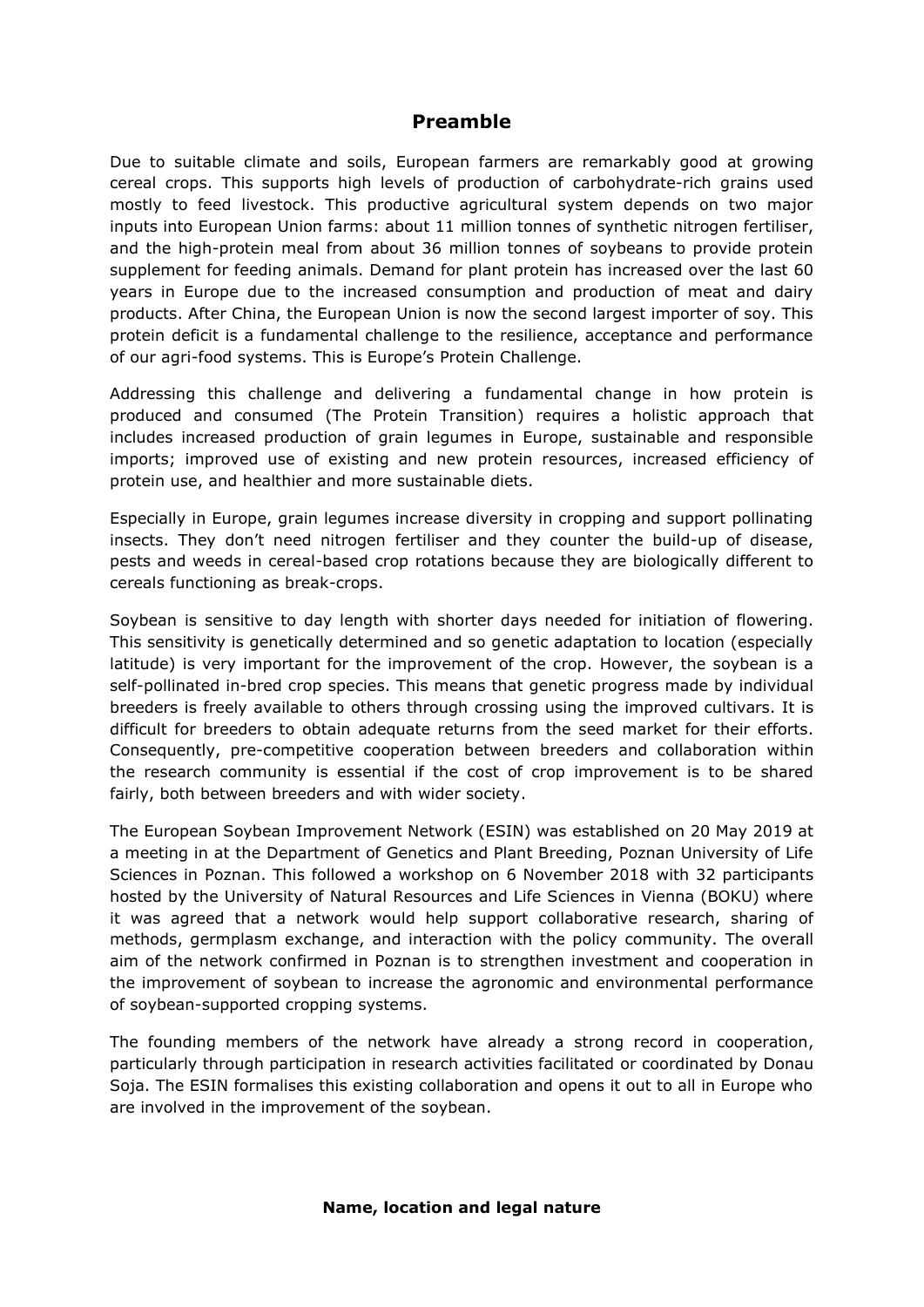- 1. The network is called the "European Soybean Improvement Network" (here after The Network).
- 2. The Donau Soja Association (Wiesingerstraße 6/14, 1010 Vienna Austria) provides the secretariat and functions as the contact point.
- 3. The Network is legally informal and in itself has no legal nature. The member organisation that provides the secretariat is the legal representative of The Network.
- 4. The life of The Network is unlimited.
- 5. The network is politically neutral and open to all who are involved in the improvement of soybean-supported cropping systems in Europe, especially through plant breeding.

### **Purpose**

- 6. The overall goal of The Network is the improvement of the agronomic, economic and environmental performance of soybean-supported cropping systems in Europe. As part of a protein transition in Europe, the agronomic performance of soybean crops as compared with other cropping options that farmers have must be improved. The network focuses particularly on the use of genetic improvement and plant breeding to achieve this.
- 7. The Network is particularly concerned with the challenge of overcoming the consequences of low investment in plant breeding of this in-bred self-pollinating crop species. Because genetic improvement available in cultivars of such crops has a strong public good character (the genetic improvement is available to all and is nonrival in use), the incentive for private investment is low. Advances therefore depend on public intervention and on collaboration in pre-competitive work. The Network seeks to develop a coherent approach to this public investment and to provide a platform for pre-competitive collaboration.
- 8. The Network pursues these aims through a range of specific activities including:
	- a. provide an open platform for exchange of knowledge and support between scientists, plant breeders and others interested in the improvement of the soybean for production in Europe;
	- b. provision of a platform for the research done under the Donau Soja coordinated China-Europe Legume Improvement Alliance (CELIA) programme;
	- c. from (b), supporting the field and laboratory work for the Friedrich Haberlandt Scholarship in the field testing of of soybean from Europe and China at sites in Europe and China;
	- d. exchange of germplasm between public research organisations or universities and and commercial plant breeders;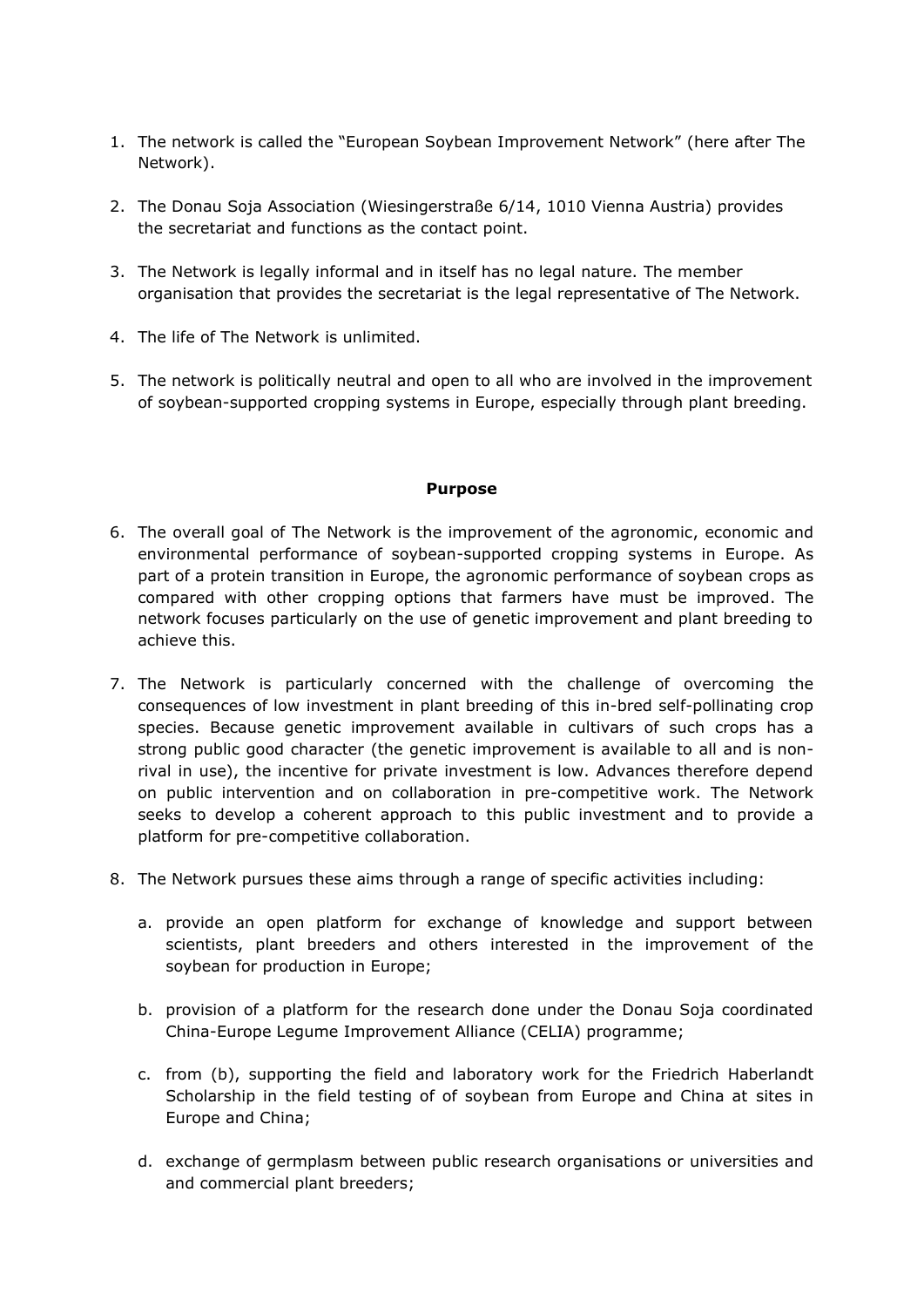- e. provision of a voice to plant breeders in public debate about the public investment in relevant research and innovation;
- f. exchanging insights and solutions to challenges that plant breeding could address;
- g. liaising between the members of the network and public investors in relevant research and innovation, particularly the European Union;
- h. communication to the public of the work of the Network; and
- i. supporting the collaboration between network members in obtaining support from public research investors
- 9. The Network interacts with its members as a whole and as individuals fostering multiple contacts and exchanges.
- 10. The Network is not-for-profit. It seeks to advance public interests and benefits and does not seek to generate a financial surplus over time.
- 11. The Network's resources can be used only to support the work of The Network as set out in §7.

### **Membership**

12. The founding members are:

- Agricultural Research & Development Station Turda (Romania) represented by Raluca Dana and Urda Camelia
- Centro di Zootechnica e Acquacoltura (Italy) represented by Paolo Annicchiarico
- Danko (Poland) represented by Małgorzata Niewinska, Kaczmarek-Agnieszka Katanska and Hądzlik Danuta
- Donal Murphy-Bokern (Germany) representing the Legumes Translated consortium
- Donau Soja represented by Leopold Rittler
- Institute of Field and Vegetable Crops (Serbia) represented by Jegor Milandinovic, Svetlana Balesevic-Tubic, Vuk Djordjevic
- Institute of Genetics, Physiology and Plant Protection (Moldova) represented by Alexandr Budac
- Universität für Bodenkultur Wien (BOKU, Austria) represented by Johann Vollmann and Martin Pachner
- Institute of Plant Genetics, Polish Academy of Sciences represented by Sandra Rychel and Michał Książkiewicz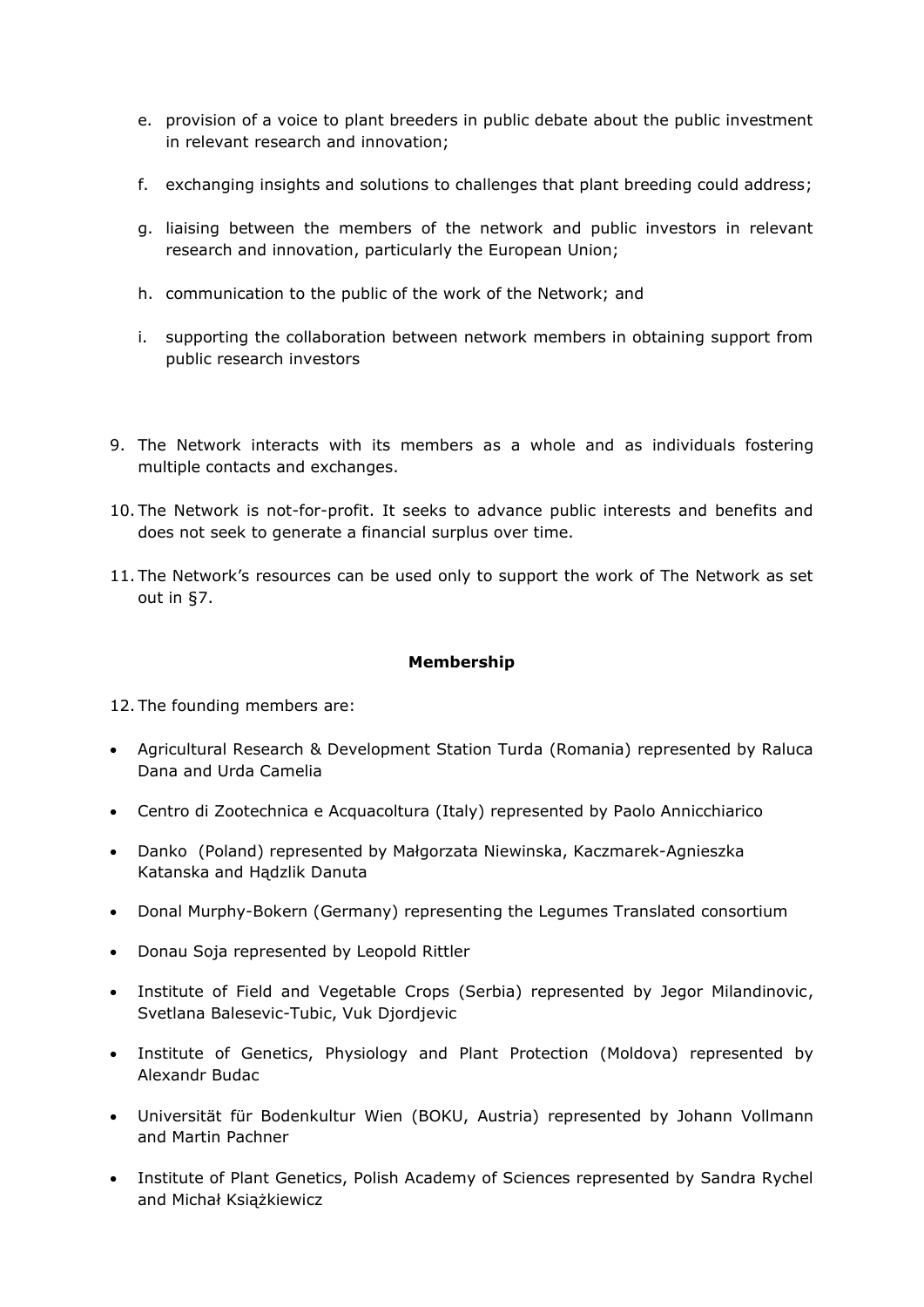- Department of Genetics and Plant Breeding, PULS (Poland), represented by Weigt Dorota, Niemann Janetta, Jerzy Nawracala
- Prograin-Zia Ltd. represented by Koczerba Marzena
- Pridnestrovian Research Institute of Agriculture (Moldova) represented by Boris Babaian
- Research Institute for Field Crops 'Selectia' Balti (Moldova) represented by Maria Iacobua and Victor Ungureanu
- Saatzucht Donau (Austria) represented by Bernhard Mayr and Johann Birschitzky
- Saatzucht Gleisdorf (Austria) represented by Maria Bernhart
- University Hohenheim (Germany) represented by Volker Hahn
- University of Zagreb (Croatia) represented by Ivan Pejic
- Agricultural Research & Development Stations Turda (Romania) represented by Negrea Adrian
- Agriculture Institute Osijek (Croatia) represented by Maja Matosa Kucar and Tomislav Duvnjak
- Agroscope (Switzerland) represented by Claude-Alain Betrix
- Bayrische Landesanstalt für Landwirtschaft (Germany) represented by Bianca Buettner and Christine Riedel
- Euralis (France) represented by Patrice Jeanson
- Gabonakuato (Hungary) represented by Jakab Timea
- 13. Membership is open to all natural and legal persons as well associations of persons that support The Network's purposes, contribute, or are interested in the improvement of soybean-supported cropping systems in Europe. Each member is a full member.
- 14. Membership is granted by the board upon written application to the secretariat. Members of the public have no general right to membership of The Network.
- 15. Membership expires through:
	- a. termination in writing by the member at least three months before the end of a financial year;
	- b. exclusion by decision of the board endorsed by the general assembly in response to activity that seriously harms the work of The Network; or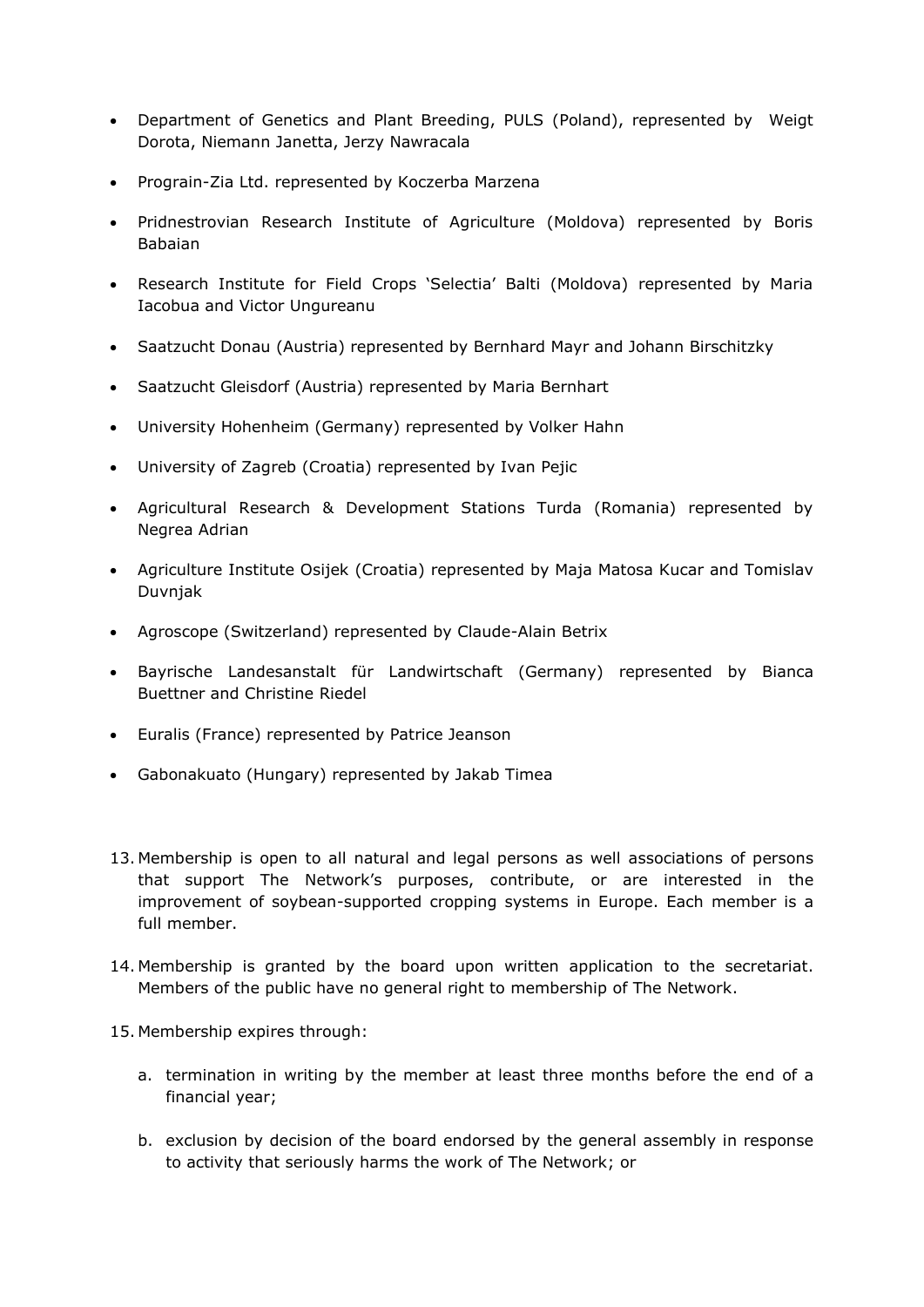- c. the death of the member (in the case of natural persons) or by the dissolution of the member legal entity.
- 16. Departing or excluded members have no rights to the resources of The Network.
- 17. Members are obliged to fully meet all contributions expected of them as agreed with each of them within the general assembly

#### **Resources**

- 18. The Network can resource its activities through:
	- a. membership fees;
	- b. grants from public bodies;
	- c. voluntary contributions from members or third parties that may be used for by The Network as The Network decides or may be bound to a specific purpose; and
	- d. members' in-kind contributions of time, materials, and other resources.
- 19. The main resource is the in-kind contribution of resources of members to activities undertaken in The Network.

### **The organs of The Network**

- 20. The Network's organs are:
	- the general assembly;
	- the board; and
	- the secretariat.

### **The general assembly**

- 21.All members are members of the general assembly.
- 22. The general assembly is the highest organ of Tthe Network and is especially responsible for: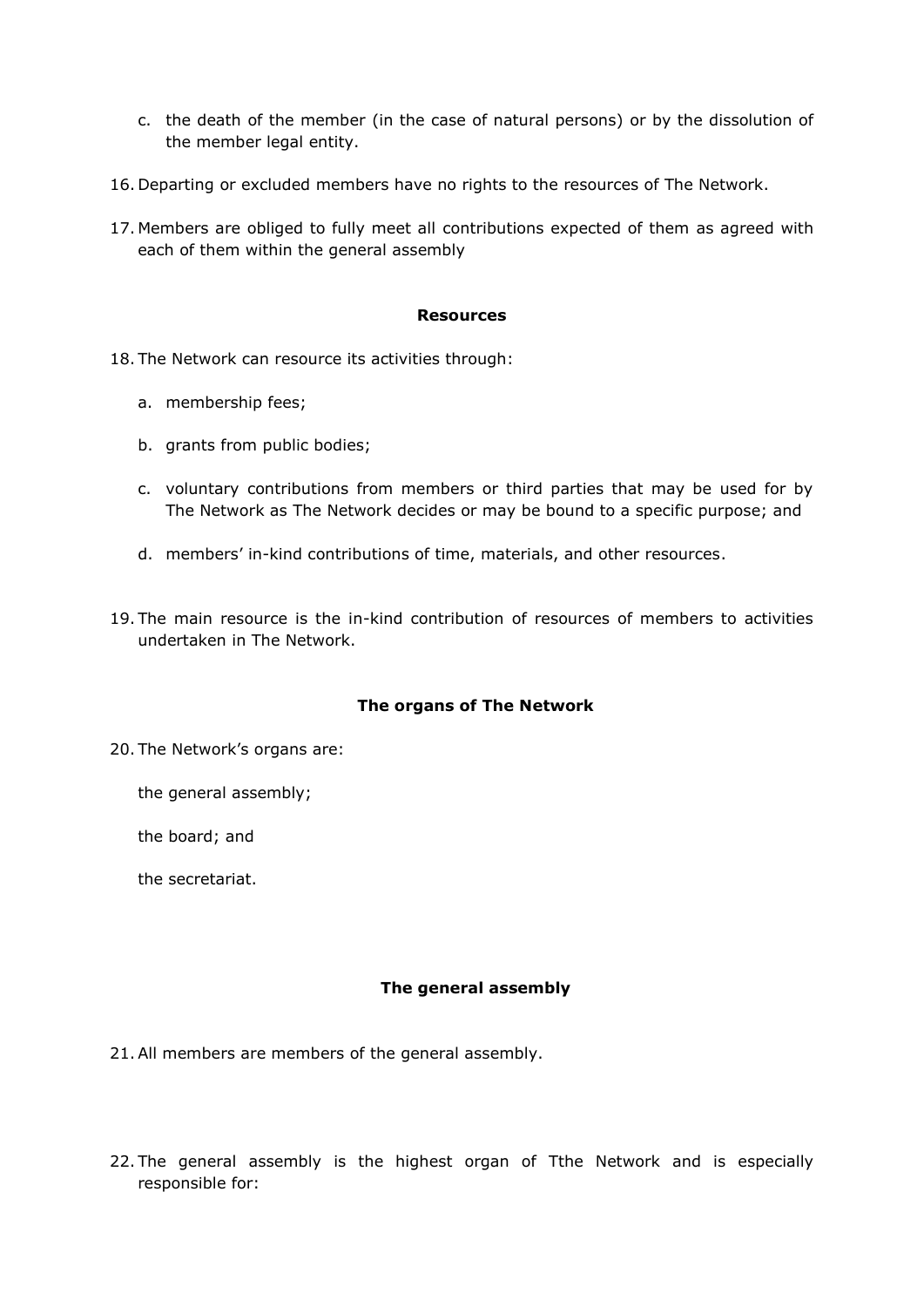- a. the election of the chairman and other members of the board;
- b. the appointment of the secretariat;
- c. the approval of the chairman's annual report;
- d. where relevant, the approval of a report on resources and finances;
- e. deciding on any changes to the statutes;
- f. deciding on The Network's programme of work for the coming year;
- g. deciding on the level of membership fees (where relevant);
- h. deciding on appeals to the decision by the Board to exclude a member.
- 23. Each member has one vote.
- 24. Only members have a right to make proposals at the general assembly.
- 25. Decisions are made by simple majority.
- 26. The general assembly meets annually following a written invitation and draft agenda sent to all members by the secretary at least two months in advance. Members can have additional agenda items added by contacting the secretary in writing up to two weeks before the general assembly.
- 27. Every correctly called general assembly is quorate regardless of the number of members attending from one hour after its programmed start time.
- 28. The general assembly decides on the basis of simple majority with a show of hands. A tied result is treated as a rejection of the proposal. Abstentions are not considered. A confidential paper-based vote is conducted if one-third of members present request it.
- 29. The general assembly meetings are fully recorded in minutes by the secretary and these are circulated within one month of the meeting by email. The minutes are considered accepted if no objections are recorded by the secretary in the month following their circulation. The secretary is formally responsible for calling the general assembly and signing off the minutes.
- 30. The development of The Network into another legal form can only be pursued following a decision of the general assembly.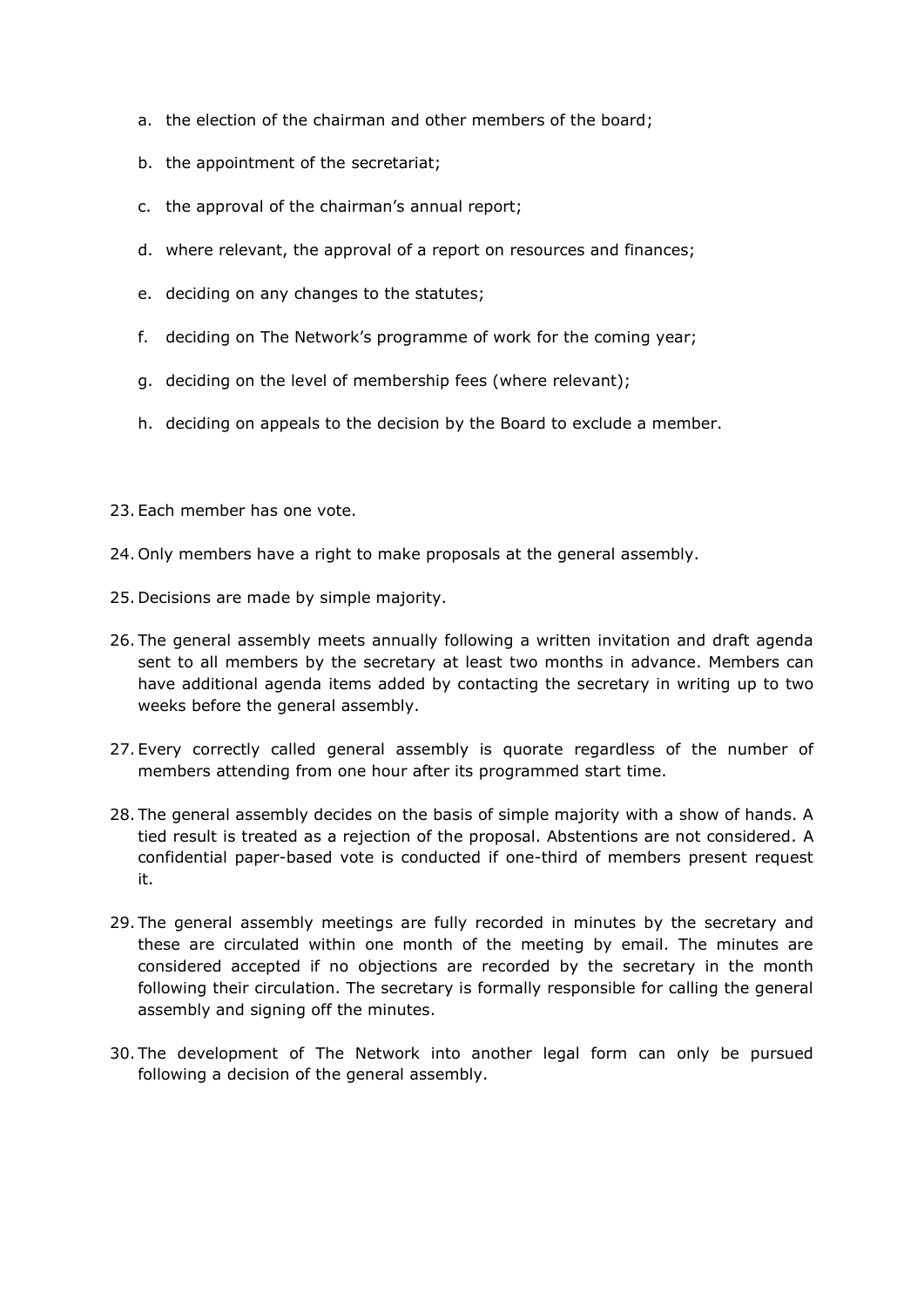# **The board**

- 31. The board comprises its chairman who is the chairman of the general assembly and two other members, all elected annually at the annual general assembly.
- 32. The term of office of the board is the time interval between meetings of the general assembly.
- 33.Supported by the secretariat, the board is responsible for leading the development of The Network, implementing decisions of the general assembly, and reporting annually to the general assembly. The board's work is conducted within and conditioned by the extent of the work and engagement of The Network's members.
- 34.Supported by the secretariat, the chairman of the board leads the public representation of the Network. This representation can be delegated to the secretariat and to any member on a case-by-case basis.
- 35. The board supervises the work of the secretariat.

## **The secretariat and secretary**

- 36. The member organisation that provides the secretariat is elected with a named secretary by the general assembly each year.
- 37. The secretariat supports the board in all practical matters such as organising and recording meetings, communicating with members, maintaining The Network's communication channels and the website [\(www.esin.eu](http://www.esin.eu/)) and generally facilitating the execution of The Network's plan
- 38. The work of the secretariat is led by a named person: the secretary.
- 39. The secretary is required to follow the guidance of the board and work closely with its chairman.

### **Resource planning and monitoring**

- 40.Commensurate with The Network's activities and resources used and supported by the secretariat, the board provides a resource plan each year for the following year's work. Proportionate and 'fit-for-purpose' resource and financial accounting mechanisms will be developed as The Network develops.
- 41. The general assembly appoints an auditor from its members who is responsible for reviewing resource plans and for controlling the quality of resource and financial accounts.